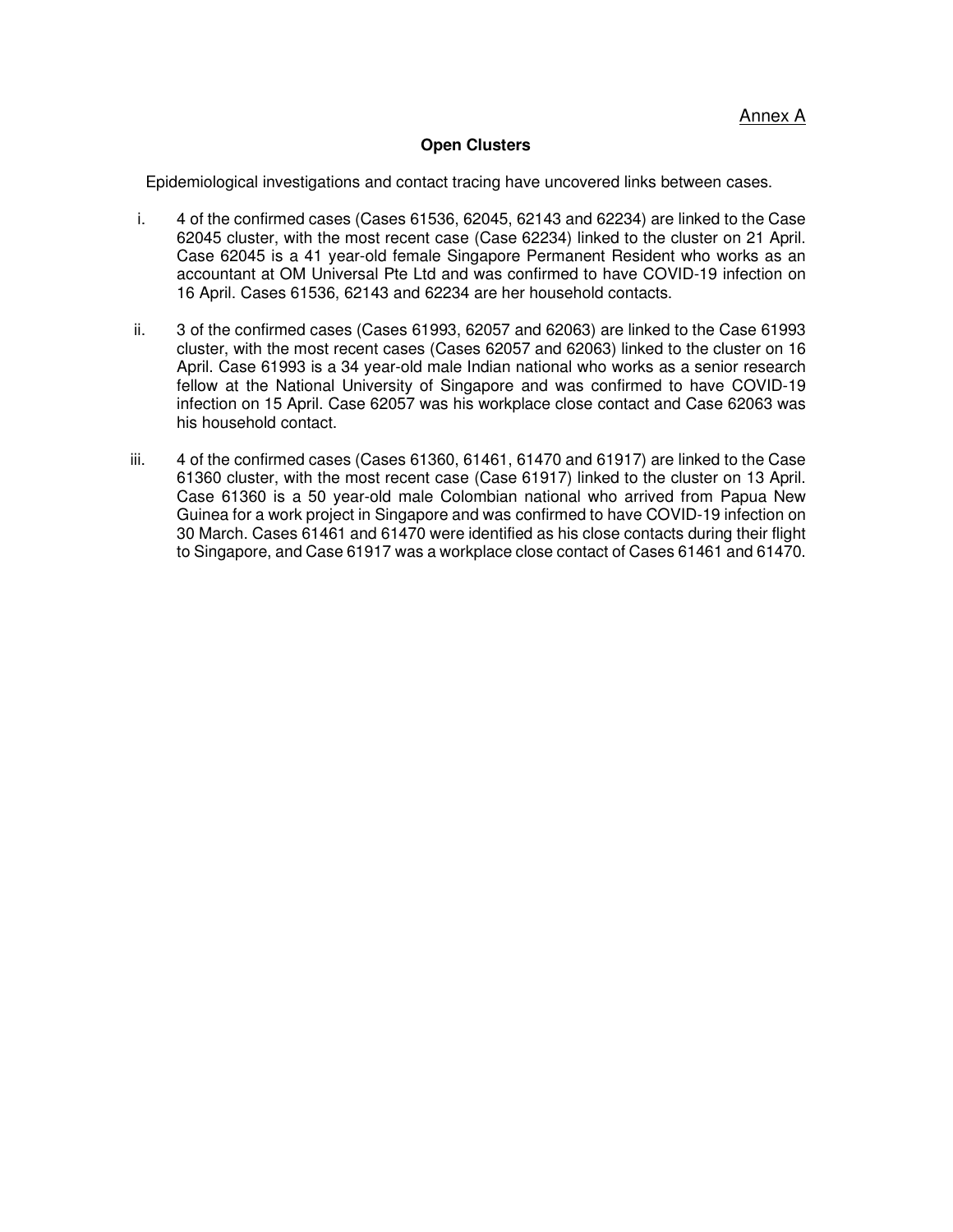## **Summary of Cases in the Community**

|         | Number<br>Case | Confirmation<br>$\overline{\sigma}$<br>Date | <b>Onset date</b> | (years)<br>Age | Gender | Nationality | Exposure       | es)<br>$\overline{a}$<br>о<br>isite<br>ී<br>$\mathbf{\tilde{e}}$<br><u>ဇ်</u><br>ပ<br>mati<br>$\overline{\mathfrak{G}}$<br>ō<br><b>Places</b><br>$\overline{\mathbf{Q}}$<br>asympi<br>Key Pl<br>after S<br>Onset/ | Links | Cluster |
|---------|----------------|---------------------------------------------|-------------------|----------------|--------|-------------|----------------|-------------------------------------------------------------------------------------------------------------------------------------------------------------------------------------------------------------------|-------|---------|
| $\star$ | 62285          | 21 Apr<br>(Serology Positive)               | Asymptomatic      | 33             | M      | Indonesia   | Local unlinked |                                                                                                                                                                                                                   |       |         |
| $\star$ | 62294          | 22 Apr<br>(Serology Positive)               | Asymptomatic      | 38             | M      | Indonesia   | Local unlinked |                                                                                                                                                                                                                   |       |         |

Cases marked (\*) were detected as a result of our proactive screening and surveillance.

Annex B1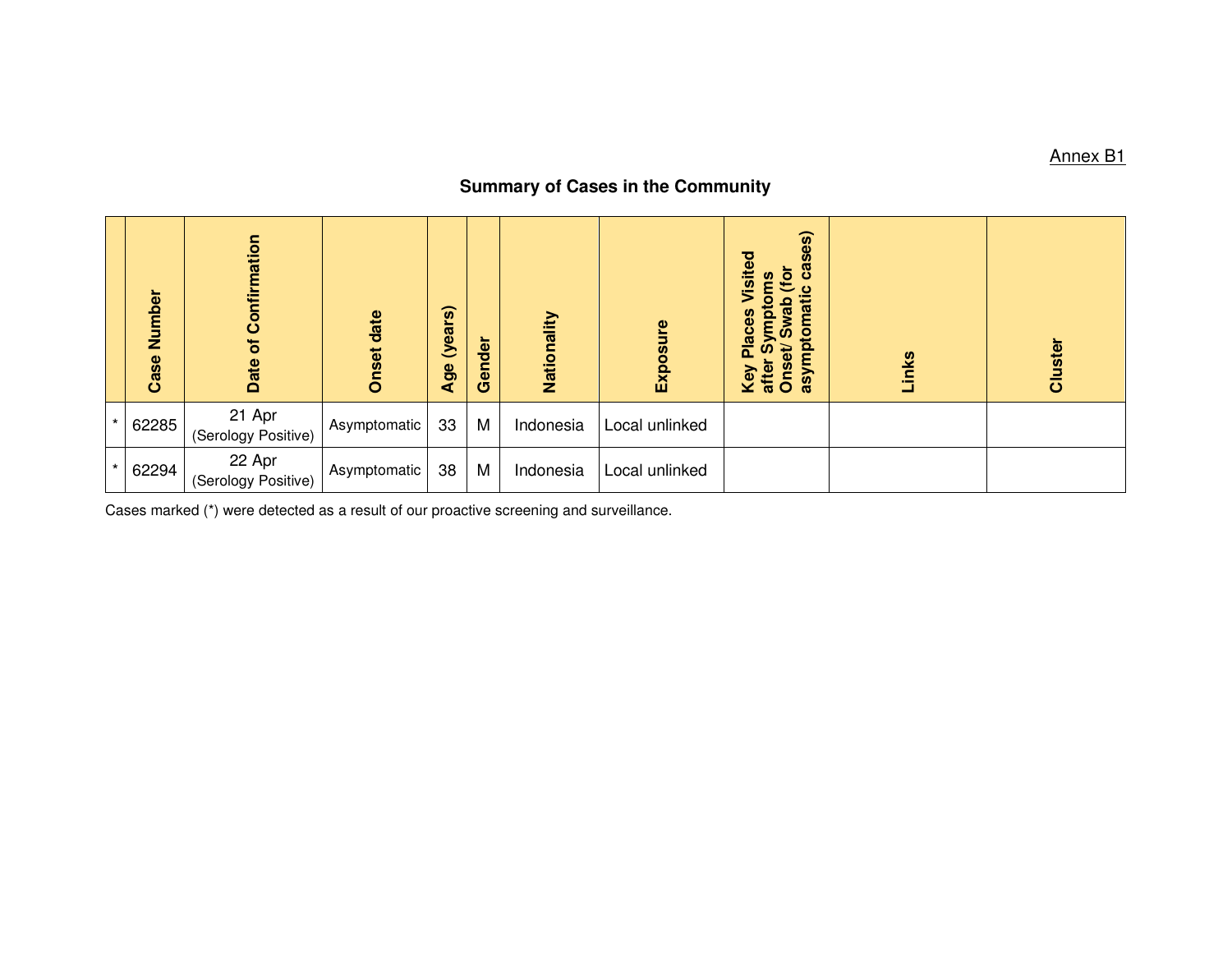## **Summary of Imported Cases**

|                       | Number<br>Case | Date of<br>Confirmation | <b>Onset date</b> | (years)<br>Age | Gender | Nationality                             | <b>Travel History</b> | Exposure | Links                                      | Cluster |
|-----------------------|----------------|-------------------------|-------------------|----------------|--------|-----------------------------------------|-----------------------|----------|--------------------------------------------|---------|
|                       | 62274          | 22 Apr                  | Asymptomatic      | 38             | M      | India<br>(Work Permit holder)           | India                 | Imported |                                            |         |
|                       | 62276          | 22 Apr                  | Asymptomatic      | 22             | M      | India<br>(Work Permit holder)           | India                 | Imported |                                            |         |
| $\tilde{\phantom{a}}$ | 62278          | 22 Apr                  | Asymptomatic      | 25             | M      | India<br>(Work Permit holder)           | India                 | Imported |                                            |         |
|                       | 62279          | 22 Apr                  | 20 Apr            | $\overline{4}$ | M      | India<br>(Dependant's Pass holder)      | India                 | Imported | <b>Contact of Cases</b><br>61972 and 61991 |         |
|                       | 62280          | 22 Apr                  | Asymptomatic      | 47             | M      | <b>PR</b>                               | India                 | Imported |                                            |         |
|                       | 62281          | 22 Apr                  | Asymptomatic      | 25             | F      | India<br>(Dependant's Pass holder)      | India                 | Imported |                                            |         |
|                       | 62282          | 22 Apr                  | Asymptomatic      | 45             | M      | <b>PR</b>                               | India                 | Imported |                                            |         |
|                       | 62283          | 21 Apr                  | Asymptomatic      | 24             | F      | Indonesia<br>(Work Permit holder)       | Indonesia             | Imported |                                            |         |
| ∼                     | 62286          | 22 Apr                  | Asymptomatic      | 24             | M      | India<br>(Student's Pass holder)        | India                 | Imported |                                            |         |
| ∼                     | 62287          | 22 Apr                  | 21 Apr            | 24             | M      | India<br>(Short-Term Visit Pass holder) | India                 | Imported |                                            |         |
|                       | 62288          | 21 Apr                  | Asymptomatic      | 38             | M      | Australia<br>(Work Pass holder)         | India                 | Imported |                                            |         |

Annex B2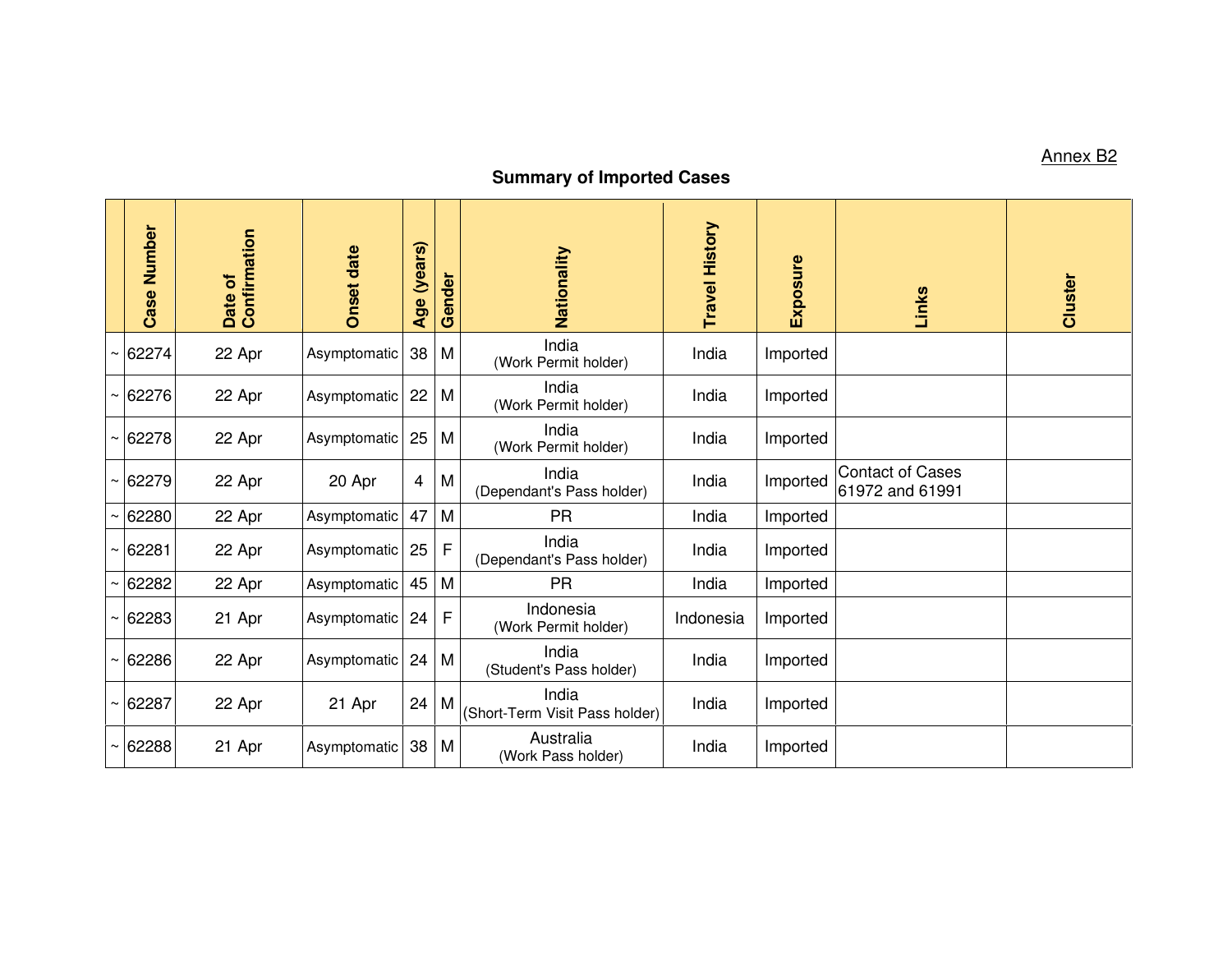| Number<br>Case | Date of<br>Confirmation       | <b>Onset date</b> | (years)<br>Age | Gender | Nationality                         | Travel History      | Exposure | Links                                      | Cluster |
|----------------|-------------------------------|-------------------|----------------|--------|-------------------------------------|---------------------|----------|--------------------------------------------|---------|
| 62292          | 22 Apr                        | 22 Apr            | 36             | M      | India<br>(Work Pass holder)         | <b>Maldives</b>     | Imported |                                            |         |
| 62295          | 22 Apr                        | Asymptomatic      | 38             | M      | <b>PR</b>                           | India               | Imported |                                            |         |
| 62297          | 22 Apr                        | Asymptomatic      | 65             | M      | <b>PR</b>                           | Indonesia           | Imported |                                            |         |
| 62300          | 22 Apr                        | Asymptomatic      | 62             | F      | SC                                  | Netherlands         | Imported |                                            |         |
| 62302          | 23 Apr                        | Asymptomatic      | 50             | M      | SC                                  | India               | Imported |                                            |         |
| 62303          | 23 Apr                        | Asymptomatic      | 41             | M      | <b>PR</b>                           | India               | Imported |                                            |         |
| 62304          | 22 Apr                        | Asymptomatic      | 36             | F      | SC                                  | India               | Imported | <b>Contact of Cases</b><br>62305 and 62306 |         |
| 62305          | 22 Apr                        | 22 Apr            | 12             | M      | <b>SC</b>                           | India               | Imported | <b>Contact of Cases</b><br>62304 and 62306 |         |
| 62306          | 22 Apr                        | Asymptomatic      | 9              | M      | SC                                  | India               | Imported | <b>Contact of Cases</b><br>62304 and 62305 |         |
| 62307          | 23 Apr<br>(Serology Positive) | 18 Apr            | 26             | F      | Philippines<br>(Work Permit holder) | Philippines         | Imported |                                            |         |
| 62309          | 23 Apr                        | 22 Apr            | 56             | M      | <b>PR</b>                           | India               | Imported |                                            |         |
| 62310          | 23 Apr                        | Asymptomatic      | 47             | M      | SC                                  | Papua New<br>Guinea | Imported |                                            |         |
| 62312          | 23 Apr                        | Asymptomatic      | 47             | M      | <b>SC</b>                           | India               | Imported |                                            |         |
| 62313          | 23 Apr                        | Asymptomatic      | 30             | M      | <b>PR</b>                           | India               | Imported |                                            |         |
| 62314          | 23 Apr                        | Asymptomatic      | 22             | M      | India<br>(Student's Pass holder)    | India               | Imported |                                            |         |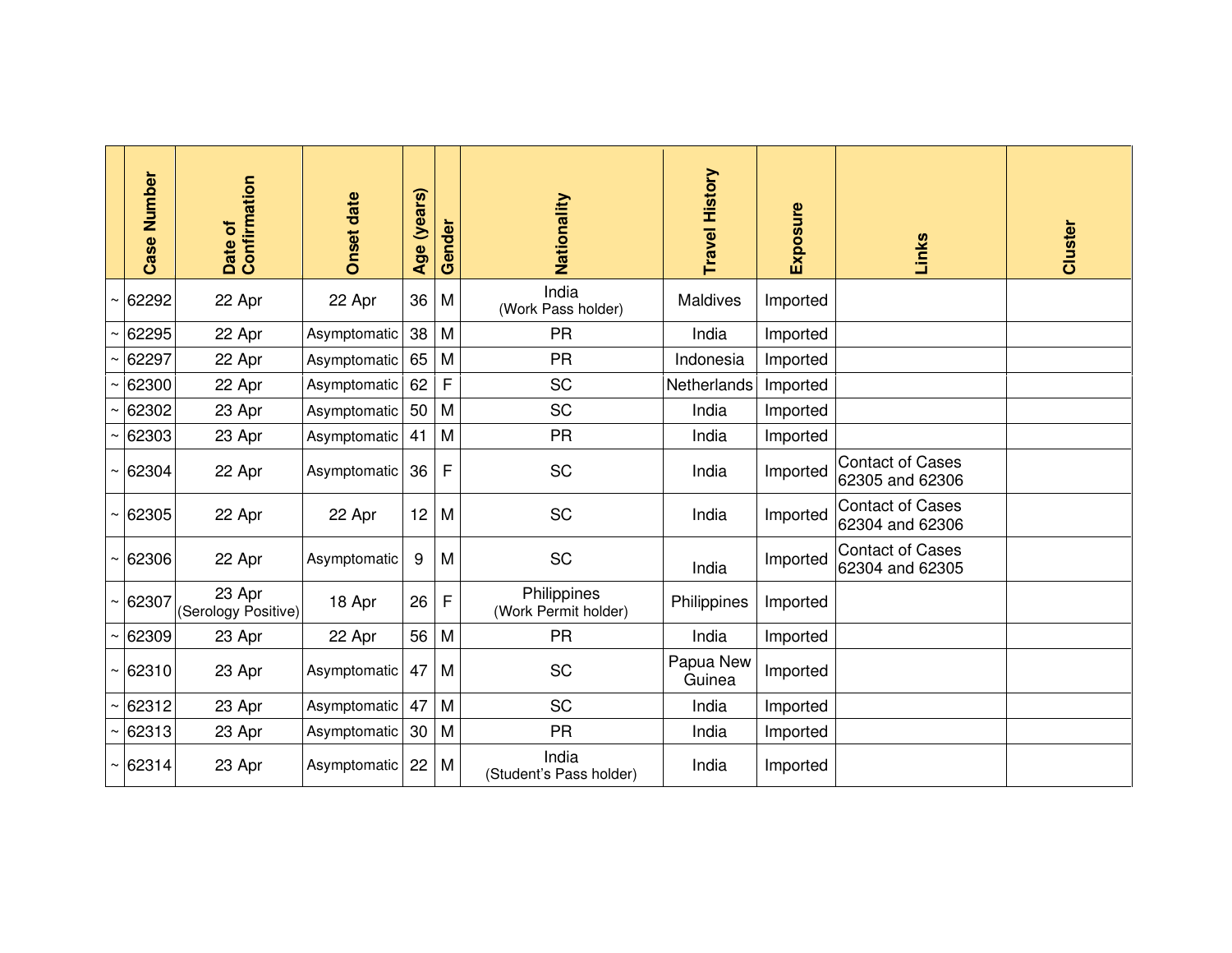|            | Number<br>Case | Date of<br>Confirmation       | <b>Onset date</b> | (years)<br>Age | Gender | Nationality                         | <b>Travel History</b> | Exposure | Links | Cluster |
|------------|----------------|-------------------------------|-------------------|----------------|--------|-------------------------------------|-----------------------|----------|-------|---------|
| $\tilde{}$ | 62315          | 23 Apr                        | Asymptomatic      | 32             | F      | India<br>(Work Pass holder)         | Nepal                 | Imported |       |         |
|            | 62316          | 23 Apr                        | Asymptomatic      | 41             | M      | SC                                  | India                 | Imported |       |         |
| $\tilde{}$ | 62317          | 23 Apr                        | Asymptomatic      | 14             | M      | <b>SC</b>                           | India                 | Imported |       |         |
|            | $\sim$ 62318   | 23 Apr                        | Asymptomatic      | 21             | M      | India<br>(Student's Pass holder)    | India                 | Imported |       |         |
|            | $\sim$ 62319   | 23 Apr                        | Asymptomatic      | 32             | F      | India<br>(Dependant's Pass holder)  | Nepal                 | Imported |       |         |
|            | $\sim$ 62320   | 23 Apr                        | Asymptomatic      | 37             | M      | India<br>(Work Pass holder)         | Nepal                 | Imported |       |         |
|            | $\sim$ 62321   | 23 Apr<br>(Serology Positive) | Asymptomatic      | 39             | F      | Indonesia<br>(Work Permit holder)   | Indonesia             | Imported |       |         |
|            | $\sim$ 62323   | 23 Apr<br>(Serology Positive) | Asymptomatic      | 38             | F      | Philippines<br>(Work Permit holder) | Philippines           | Imported |       |         |
|            | $\sim$ 62324   | 23 Apr<br>(Serology Positive) | Asymptomatic      | 40             | F      | Philippines<br>(Work Permit holder) | Philippines           | Imported |       |         |
|            | 62326          | 23 Apr                        | Asymptomatic      | 23             | F      | Indonesia<br>(Work Permit holder)   | Indonesia             | Imported |       |         |

Cases marked (~) had already been placed on Stay-Home Notice upon arrival in Singapore.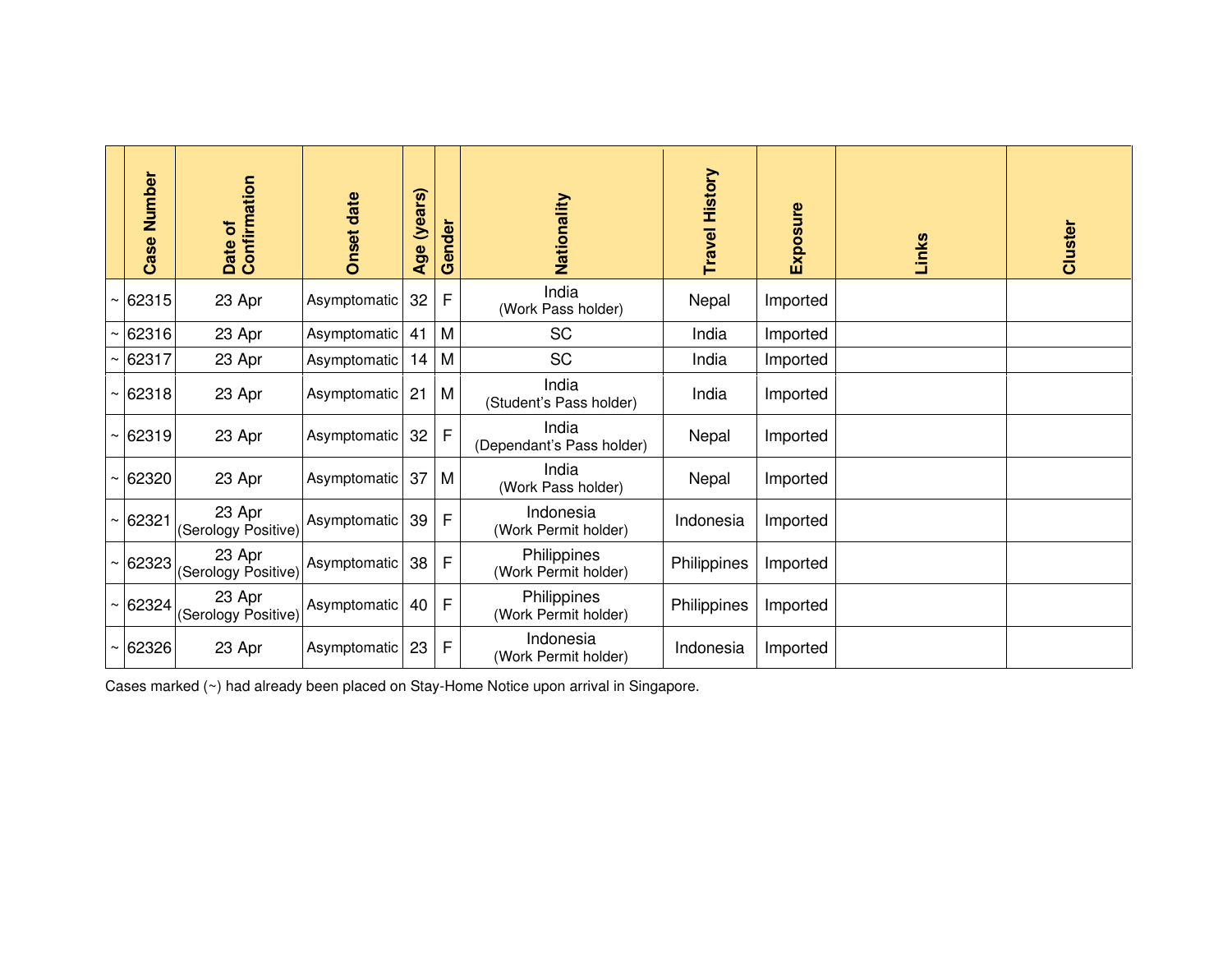## **Public Places Visited by Cases in the Community during Infectious Period<sup>1</sup>**

| <b>Date</b> | <b>Time</b>    | <b>Location (Address)</b>                                                                                         |
|-------------|----------------|-------------------------------------------------------------------------------------------------------------------|
| 9 Apr       | 1140h to 1530h | Spice Grill Restaurant (12 Gopeng Street)                                                                         |
| 9 Apr       | 1200h to 1330h | 84 Marine Parade Central Market and Food Centre<br>(84 Marine Parade Central)                                     |
| 9 Apr       | 1355h to 1510h | Marine Parade Public Library (278 Marine Parade Road)                                                             |
| 9 Apr       | 1505h to 1605h | Penny University (402 East Coast Road)                                                                            |
| 9 Apr       | 1545h to 2230h | Rangoon Bar & Bistro (94 Rangoon Road)                                                                            |
| 10 Apr      | 1005h to 1035h | Bollywood Veggies (100 Neo Tiew Road)                                                                             |
| 10 Apr      | 1035h to 1305h | Bollywood Veggies (100 Neo Tiew Road)<br>Poison Ivy Bistro                                                        |
| 10 Apr      | 1140h to 1715h | Spice Grill Restaurant (12 Gopeng Street)                                                                         |
| 10 Apr      | 1320h to 1350h | Woon Leng Nursery (70 Jalan Lekar)                                                                                |
| 10 Apr      | 1900h to 2000h | Leong Ji Seafood (658 Punggol East)                                                                               |
| 11 Apr      | 1530h to 2230h | Rangoon Bar & Bistro (94 Rangoon Road)                                                                            |
| 11 Apr      | 1830h to 2100h | The Bedok Marketplace (348 Bedok Road)                                                                            |
| 12 Apr      | 1115h to 1735h | Spice Grill Restaurant (12 Gopeng Street)                                                                         |
| 12 Apr      | 1130h to 1330h | Bukit Panjang Hawker Centre and Market (2 Bukit Panjang<br>Ring Road)                                             |
| 12 Apr      | 1200h to 1230h | Kopitiam Square (10 Sengkang Square)                                                                              |
| 12 Apr      | 1230h to 1300h | National University of Singapore Information Technology (2)<br>Engineering Drive 4)<br>Techno Edge Canteen        |
| 13 Apr      | 1120h to 1545h | Spice Grill Restaurant (12 Gopeng Street)                                                                         |
| 13 Apr      | 1200h to 1230h | Compass One (1 Sengkang Square)                                                                                   |
| 13 Apr      | 1300h to 1400h | National University of Singapore Information Technology (2)<br><b>Engineering Drive 4)</b><br>Techno Edge Canteen |
| 13 Apr      | 1605h to 2230h | Rangoon Bar & Bistro (94 Rangoon Road)                                                                            |
| 13 Apr      | 1745h to 1900h | 321 Clementi (321 Clementi Avenue 3)<br><b>Fitness First Platinum</b>                                             |
| 14 Apr      | 1130h to 1720h | Spice Grill Restaurant (12 Gopeng Street)                                                                         |

<sup>1</sup> Excludes residence, workplaces, healthcare facilities and public transport. This list will be updated on a rolling 14-days basis, i.e. one incubation period, and as epidemiological investigations progress.